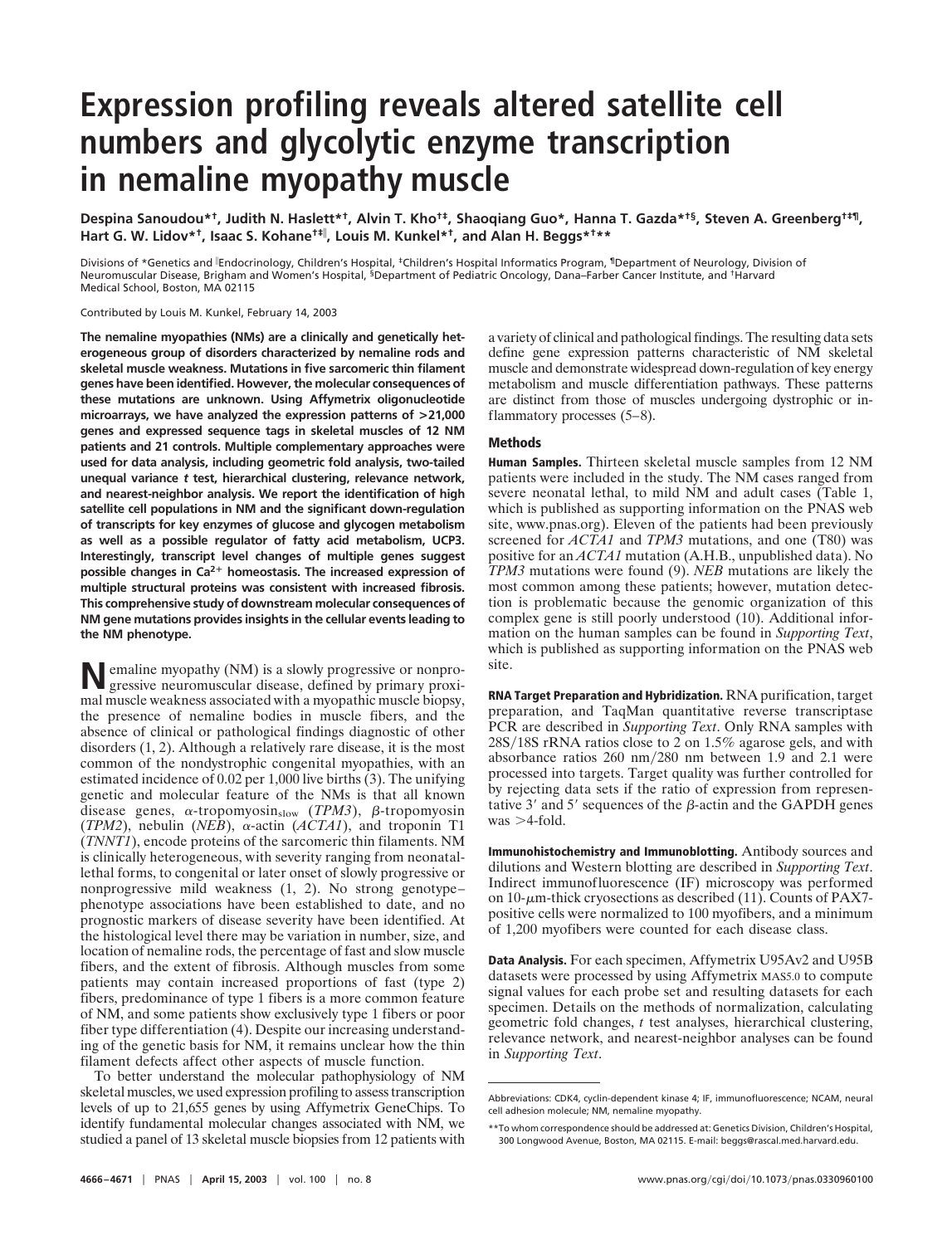

**Fig. 1.** NM and normal samples cluster independently by hierarchical clustering. Dendrogram generated by TREEVIEW (at top) reveals correlations between data sets for 34 specimens (middle) and identifies separate clusters for NM and normal muscles. The bottom part of the figure depicts signal strengths for a representative gene cluster, in which each row reflects the expression levels of one probe set across all samples. Color indicates relative signal levels, with red indicating the highest and green indicating the lowest expression.

#### **Results**

**NM Muscles Exhibit Unique Patterns of Gene Expression.** To determine how variations in gene expression correlated with disease status and other experimental variables, such as specimen type or patient age, datasets from 34 NM and normal muscle biopsies (Table 1) were hierarchically clustered by using the CLUSTER and TREEVIEW software packages. To facilitate grouping of the specimens based on differences in gene expression, this analysis was restricted to a subset of 2,997 reproducibly expressed transcripts that varied significantly among the datasets from U95Av2 and U95B arrays by first filtering out probe sets with ''absent calls'' across all samples  $(n = 8,361)$  and then removing those with a standard deviation of the signal of  $\leq 1,500$  (*n* = 13,888). This analysis grouped the 34 specimens into two main branches, one predominantly containing normal muscles and one with all but two of the NM samples (Fig. 1). Interestingly, the five datasets from autopsy specimens from infants with severe NM (T24, T15, T41, T68, and T39) grouped together in the dendrogram, likely reflecting a combination of shared pathology and postmortem and age-related transcriptional patterns. Two pediatric surgical NM specimens from patients with typical NM (T33 and T80) were also closely associated with this group. In contrast, among the normal control specimens, age was not a major determinant of placement on the dendrogram, suggesting that disease-specific processes were distinguishing features of the NM datasets. Autopsy versus surgical origin of specimens may not be discounted as a relevant variable because the five normal specimens obtained at autopsy (T170, T160, T179, T177, T178, and T149) grouped together in the clustering algorithm. As dendrogram patterns may be sensitive to type and number of datasets, the analysis was repeated 10 times after random removal of six datasets (three each NM and normal) to confirm the robustness of this classification. Each of these observations was reproducible in at least 9 of the 10 iterations (not shown).

**Differentially Expressed Transcripts in NM Versus Normal Samples.** The U95Av2 and U95B arrays used contain 25,115 noncontrol probe sets, representative of  $\approx$  11,200 annotated genes and  $\approx$ 10,455 ESTs as of October 2002. Geometric fold change analysis of all 25,115 probe sets across all NM and normal specimens at a  $\mu - \sigma$  cutoff of 0.24 identified 454 reproducibly up-regulated and 312 reproducibly down-regulated probe sets (all fold change values reflect change in NM relative to normal specimens) (Table 2, which is published as supporting information on the PNAS web site). Permutation testing of these datasets revealed a maximal predicted false discovery rate of 0.33 at this cutoff, comparable to previously published analyses (12). The fold values among the 454 overexpressed probe sets ranged between 52 (embryonic myosin heavy chain *MYH3*) and 1.4 (vesicle amine transport protein 1 *VATI*). The fold values among the 312 underexpressed probe sets ranged between  $-1.4$ (VE cadherin *CDH5*) and  $-16.9$  (EST N46863).

Probe sets with altered expression patterns between NM and normal muscles were independently identified by a two-tail unequal variance *t* test of the signals from all 25,115 probe sets across all 68 datasets. At a threshold of  $P < 0.001$ , this analysis identified 406 probe sets with significantly altered signals (128 overexpressed, 278 underexpressed) between NM and normal samples. Their *P* values ranged from  $7 \times 10^{-9}$  (MYST histone acetyltransferase 1 *MYST1*) and 0.001 (insulin-stimulated protein kinase 1 *ISPK1*).

For our analysis, we consider only those probe sets independently identified by both the fold change and *t* test methods. The final list includes 206 probe sets whose expression we consider reliably changed between NM and normal muscles (136 underexpressed and 70 overexpressed), representative of 193 genes and ESTs (Table 3, which is published as supporting information on the PNAS web site). Of the 206 probe sets, 123 were from U95Av2 and 83 were from U95B arrays. Functional annotation of these 193 genes grouped them into eight major categories, including glucose/glycogen metabolism-related  $(n = 10)$ , fatty acid metabolism  $(n = 3)$ , cell cycle control  $(n = 15)$ , transcrip- $\frac{\text{tion}}{\text{translation-related}}$  ( $n = 21$ ), ubiquitin-related ( $n = 7$ ), muscle and nerve  $(n = 16)$ ,  $Ca^{2+}$  homeostasis  $(n = 9)$ , and signal transduction  $(n = 13)$ , with 43 miscellaneous "other" and 72 transcripts of unknown function. Because of their multiple functions, certain genes were assigned to more than one group.

Because the hierarchical clustering analysis identified age and autopsy versus surgical origin of specimens as variables that possibly affected overall gene expression patterns, we considered whether signals for any of the 123 reliably changed probe sets from U95Av2 arrays were significantly different between (*i*) pediatric and adult specimens, and (*ii*) between those obtained surgically or at autopsy. *t* test analyses for these variables comparing signals from all 34 specimens revealed that none of these probe sets were significantly different between these groups  $(P > 0.001)$ .

We also considered whether expression changes of any of the 206 reliably changed probe sets were due to variations in fiber type proportions that characterized the NM muscle specimens (4). Correlation coefficients of signals for each of these versus the percentage of fast fibers across all 34 samples were calculated. Only *IMPA2* ( $r = 0.86$ ), *UCP3* ( $r = 0.86$ ), *UBE2D1* ( $r =$ 0.83), and *PPP1R2* ( $r = 0.80$ ) had correlation coefficients above 0.8, indicating that the remainder were expressed in a fiber-typeindependent manner.

To independently confirm the validity of the microarray data on relative mRNA expression levels, we used TaqMan real-time quantitative reverse transcriptase PCR to analyze six genes from different functional categories across a subset of samples. Microarray fold change values for these genes were recalculated for this subgroup of samples. In each case, the fold changes were similar in direction and magnitude, although the GeneChip data sometimes showed a more modest change between NM and normal specimens (Table 4, which is published as supporting information on the PNAS web site, and Fig. 2*A*).

**Relevance Network and Nearest-Neighbor Analysis of Significantly Changed Probe Sets in U95Av2 and U95B GeneChips.** The 206 reliably changed probe sets identified by the fold change and *t* test analysis represent transcripts that, on average, are altered between NM and normal muscles. However, as the NM specimens are heterogeneous with respect to genotype and pathological findings, we do not expect that all these transcripts are neces-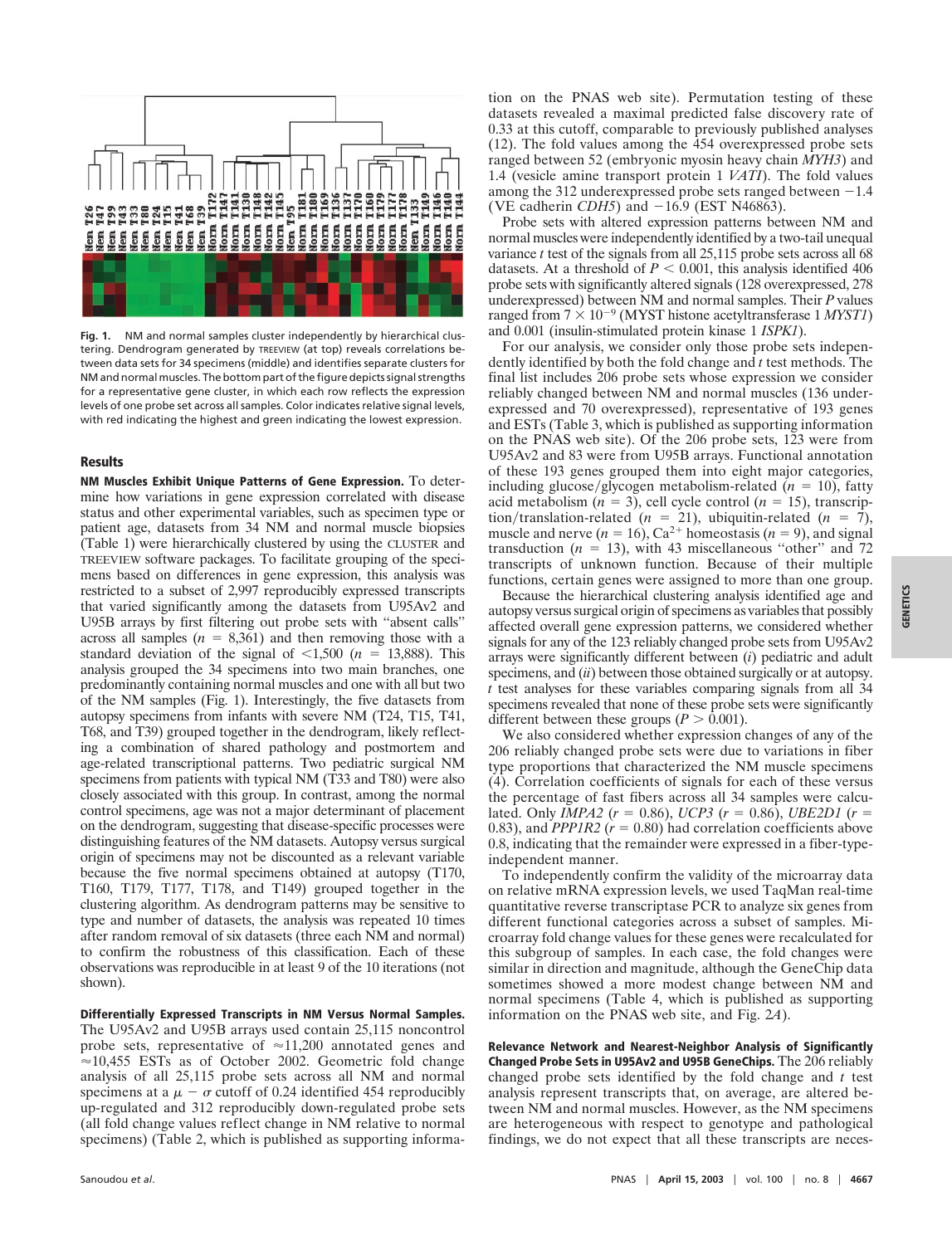

Fig. 2. Confirmatory studies of UCP3 and  $\beta$ -tubulin, at the transcript and protein levels. (*A*) *UCP3* gene expression levels by quantitative reverse transcriptase PCR, for three representative normal (T145, T147, and T178) and NM (T68, T80, and T39) samples. *UCP3* mRNA concentration is higher in normal than NM samples, and therefore peaks at an earlier cycle. (*B*) Immunoblotting reveals higher UCP3 protein levels in NM than in normal samples (*Top*). Specimens are indicated above. Ponceau S staining (PonS, *Bottom*) was used to ensure even loading of all protein samples.  $\beta$ -Tubulin also appears increased by immunoblotting in NM samples (β-TU, *Middle*). IF for β-tubulin in representative samples T146 (normal) (*C*) and T41 (NM) (*D*) reveals localization to connective tissue and not muscle fibers. (Bar = 50  $\mu$ m.)

sarily altered in the same way in all specimens. To identify potential subgroups of coordinately regulated transcripts represented by these 206 probe sets, we analyzed their signals by using relevance network analysis across normal and NM samples separately. At a correlation coefficient cutoff > 0.8, 17 networks of 2–10 probe sets and one with 36 probe sets (network 17) were identified within the 13 NM datasets (*RelNet 1,* which is published as supporting information on the PNAS web site). Similar analysis of the 21 normal datasets revealed 19 networks; however, the largest contained only 8 probe sets (range 2–8) (*RelNet 2,* which is published as supporting information on the PNAS web site). Of the 36 probe sets in NM network 17, 23 represented known genes, including 5 involved in glucose or glycogen metabolism, indicating that these members of this pathway were coordinately down-regulated in the NM muscles (Fig. 5, which is published as supporting information on the PNAS web site). A number of probe sets for ESTs or hypothetical proteins of unknown function are also associated with this network, suggesting possible functional relationships among some of these.

To identify additional transcripts that were coordinately regulated with any of the 206 reliably changed probe sets, we conducted a nearest-neighbor analysis between signals for each of these and the 25,115 other probe sets across all 34 data sets, using a correlation coefficient cutoff of 0.6 and reporting no more than the 50 nearest neighbors meeting these criteria (*Nearest Neighbors* available at www.tch-genomics.org/ beggslab/). The resulting tables provide a rich source of information about genes and ESTs coregulated with each of the transcripts altered in NM muscle.

**Correlation of Transcript Levels with Protein Levels and Localization in Normal and NM Muscles.** Alterations in transcript levels do not necessarily correlate with changes in protein levels. Furthermore, as skeletal muscle is a complex organ with multiple cell types, altered protein levels need to be correlated with particular cell populations. To address these issues, we analyzed several proteins representative of different physiologic processes for which the GeneChip analysis suggested alterations in NM muscle.

Fold change analysis of the GeneChip data identified upregulation (1.7- to 3.2-fold) in NM muscles of transcripts for  $\alpha$ - and --tubulin subunits (*TUBB* and *TUBA3*) as well as *S100A4*, which is involved in tubulin polymerization (13) (Table 3). Immunoblotting confirmed that these were paralleled by a similar increase in  $\beta$ -tubulin protein (Fig. 2*B*). IF studies revealed that  $\beta$ -tubulin was predominantly localized to perimysial connective tissue (Fig. 2 *C* and *D*), suggesting that differences observed at the transcriptional level are a molecular correlate of the mildly increased connective tissue often seen in NM muscle (4).

This increased fibrosis may be driven by the 9.2-fold overexpression of *TGFB2*, which is known to stimulate the synthesis of extracellular matrix (14). Although both immunoblotting and IF analyses failed to demonstrate an appreciable increase in  $TGF \beta2$ (transforming growth factor  $\beta$ 2) protein level in NM muscle (not shown), it may be that increased  $TGF\beta2$  production is not detectable because of loss of this secreted peptide from the processed tissues, as other soluble proteins, such as GFP, are undetectable by immunohistochemistry if muscle tissue is not previously fixed with paraformaldehyde or other cross-linking agents (15).

*UCP3* was one of the most clearly down-regulated transcripts, with three GeneChip probe sets reporting 5.1- to 12.6-fold reductions in NM muscles. This result was confirmed by the TaqMan analysis, which supported an even greater fold change. Remarkably, however, immunoblotting repeatedly revealed an apparent increase in UCP3 protein levels in a series of NM biopsies (Fig. 2*B*), suggesting that *UCP3* transcription may be negatively regulated in the presence of increased levels of protein.

**PAX7-Positive Satellite Cell Numbers Are Increased in NM Muscles.** IF staining for neural cell adhesion molecule 1 (NCAM1), whose transcript was up-regulated 3 fold in NM muscle (Table 3), revealed increased expression in NM muscles, predominantly in the sarcolemma of many myofibers as well as in mononucleate cells closely apposed to the myofibers (Fig. 3 *A–C*). The GeneChip analysis also identified a slight (1.6-fold) increase of *CDK4* transcription in NM muscles. Although immunoblotting for cyclin-dependent kinase 4 (CDK4) failed to show any detectable differences between NM and normal muscles, IF studies revealed increased numbers of CDK4 positive nuclei in NM muscles (data not shown). As with NCAM1, these nuclei also appeared to be closely associated with, but outside, the myofibers. Both NCAM1 and CDK4 are known to be expressed in proliferating myoblasts and satellite cells (16, 17). To test whether some or all of these NCAM1/CDK4-positive nuclei might represent satellite cells, we stained similar sections for PAX7, a satellite cell-specific marker for skeletal muscle (18). Anti-PAX7 antisera appeared to stain a subset of the NCAM1-positive cells and yielded a pattern consistent with that seen for CDK4 (Fig. 3 *D–I*). Remarkably, anti-PAX7 antisera stained  $1.7 \pm 2$  nuclei per 100 myofibers in three normal muscle specimens  $(n = 1,568)$  fibers counted) and  $17.6 \pm 6$  nuclei per 100 myofibers in six NM muscles  $(n = 1,246$  fibers counted), confirming a 10-fold increase of these cells in NM muscles  $(P < 0.0008)$ .

## **Discussion**

**Overview.** The aim of this study was to identify physiological alterations and molecular pathways perturbed in NM skeletal muscles. All patients with NM share certain pathological and clinical features that enable the diagnosis of NM. We chose to study muscle specimens from patients of all ages, disease states, and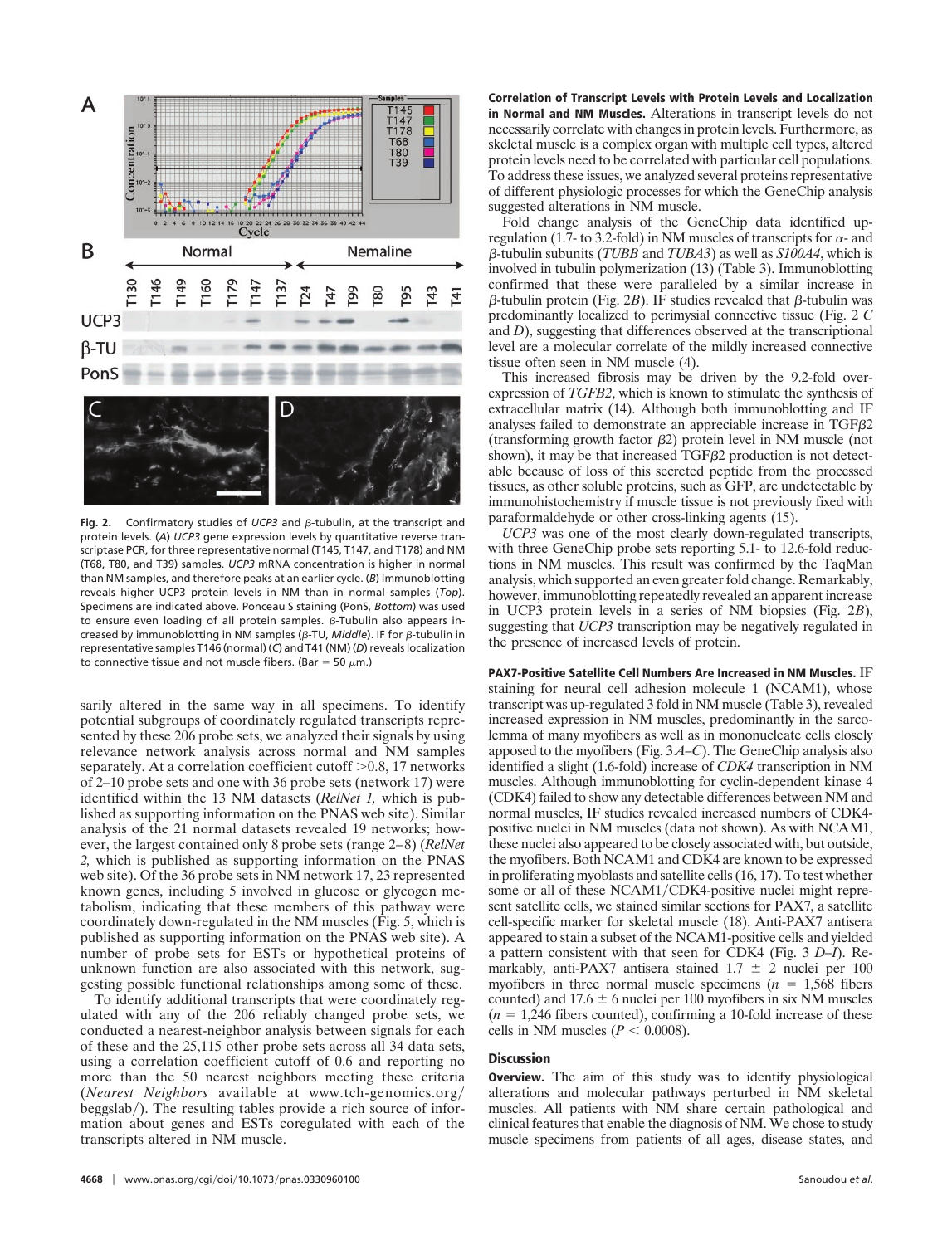

**Fig. 3.** Identification of satellite cells in NM muscle. Indirect IF for NCAM1 (*A–C*) or PAX7 (*D–F*) is shown in green. 4', 6-Diamidino-2-phenylindole (DAPI)counterstained nuclei (*B*, *C*, *E*, and *F*) are shown in blue. Putative satellite cells (arrows) are located peripheral to the myofibers and are surrounded by NCAM1-positive plasma membrane. (*G–I*) Lower-power views of satellite cells stained for PAX7 (appearing as small white dots) in normal biopsy, T137 (*G*), and two NM biopsies, T41 (*H*) and T43 (*I*). [Bars = 20  $\mu$ m (*A–F*) and 50  $\mu$ m (*G–I*).]

genders, to minimize the bias introduced by each of these factors, and to focus on those transcriptional changes most closely associated with the broader NM phenotype. Geometric fold change analysis of 25,115 probe sets on U95Av2 and U95B arrays produced a list of 766 probe sets with signals altered between NM and normal muscles. An independent *t* test analysis of the same data, using a threshold of  $P < 0.001$ , generated a list of 406 probe sets with significantly altered sample means. The intersecting list contains 206 probe sets and likely represents a highly conservative estimate of transcripts altered in NM skeletal muscles.

Although uncontrollable experimental variables and the statistical nature of our analysis suggest that not all 206 probe sets identified in Table 3 represent reproducibly altered transcripts, several lines of evidence support the assumption that many are reliable indicators of pathophysiologic alterations in NM muscles. First, in a number of cases (e.g., *UCP3*, *NFATC3*, *CYP2J2*, etc., Table 3), analysis of the GeneChip data reproducibly identified multiple probe sets for a given gene as significantly upor down-regulated. An additional 14 transcripts with multiple probe sets were also reproducibly identified by the fold change analysis alone (Table 2). Second, for all six genes studied, the quantitative reverse transcriptase PCR analysis confirmed the GeneChip data, similar to our previous experience for 12 transcripts altered in Duchenne muscular dystrophy muscles (8). Third, coordinate changes in a number of different functionally related members of the same physiological pathways (see below) provide circumstantial evidence that these represent significant differences between NM and normal muscles. Finally, the observation that *UCP3* transcript levels correlated inversely with protein levels is an important reminder that it is not possible to automatically equate changes in gene expression with protein levels. Further detailed studies of each potentially perturbed pathway or process will be required to confirm and expand on our findings at the transcriptional level.

**Satellite Cells and Cell Cycle Control in NM Muscles.** Satellite cells are mononucleate myogenic precursors capable of differentiating into myoblasts. They are located inside the basal lamina, and they participate in postnatal myofiber formation and regeneration



**Fig. 4.** Highlights of key changes in cell cycle, differentiation, and metabolismrelated transcripts. (*A*) Representative steps from pathways involved in cell cycle regulation and myogenesis. Significantly underexpressed (in red) and overexpressed (in green) genes were identified by using fold and *t* test analysis (Table 3). The CCND2/CDK4 pathway seems to be overall promoted, whereas the c-Fos and c-Jun pathways appear inhibited at the transcriptional level. Myogenesis-related genes are underexpressed. (*B*) Overall underexpression of key enzymes from the glucose and glycogen metabolic pathways (Table 3).

(18). Satellite cell numbers have been shown to increase after experimental myonecrosis in mice (19) and are increased in younger patients with Duchenne muscular dystrophy and neurogenic atrophy, but not in other muscular dystrophies or inflammatory myopathies (20). Although *PAX7* expression, used as a marker for satellite cells, was not detectably altered in the GeneChip data, we identified a 10-fold increase in satellite cells through the observation of increased  $NCAM1$  (+3-fold) and  $CDK4$  ( $+1.6$ -fold) transcription, both of which are expressed in myoblasts and their precursors. IF studies showed that NCAM1 was present on many myofibers and both NCAM1 and CDK4 were found in increased numbers of mononucleate cells in NM muscles. As with *PAX7*, gene expression levels of additional satellite muscle cell markers, *MyoD1*, *Myf5*, desmin, *GLUT1*,  $GLUT4, BCL2, MET, \alpha$ -7 integrin, and M-cadherin, did not show significant changes in NM samples, probably because of a dilution effect, as satellite cells make up only a few percent of total myonuclei (19).

Overall, the cyclin D2/CDK4 pathway that promotes progression from  $G_1$  to S phase and suppresses skeletal muscle differentiation (17) appears to be up-regulated in NM muscles, as *CDK4* was overexpressed 1.6-fold and three inhibitors of this pathway *CUL1*, *RBL2*, and *BCL6*, were underexpressed 1.6- to 2.4-fold (Fig. 4*A*, Table 3). Furthermore, *FIBP*, a gene believed to promote mitogenesis and normally highly expressed in skeletal muscle (21), is overexpressed 1.8-fold. Although satellite cells may account for some portion of these alterations, additional cell populations are also likely involved. Because fibroblast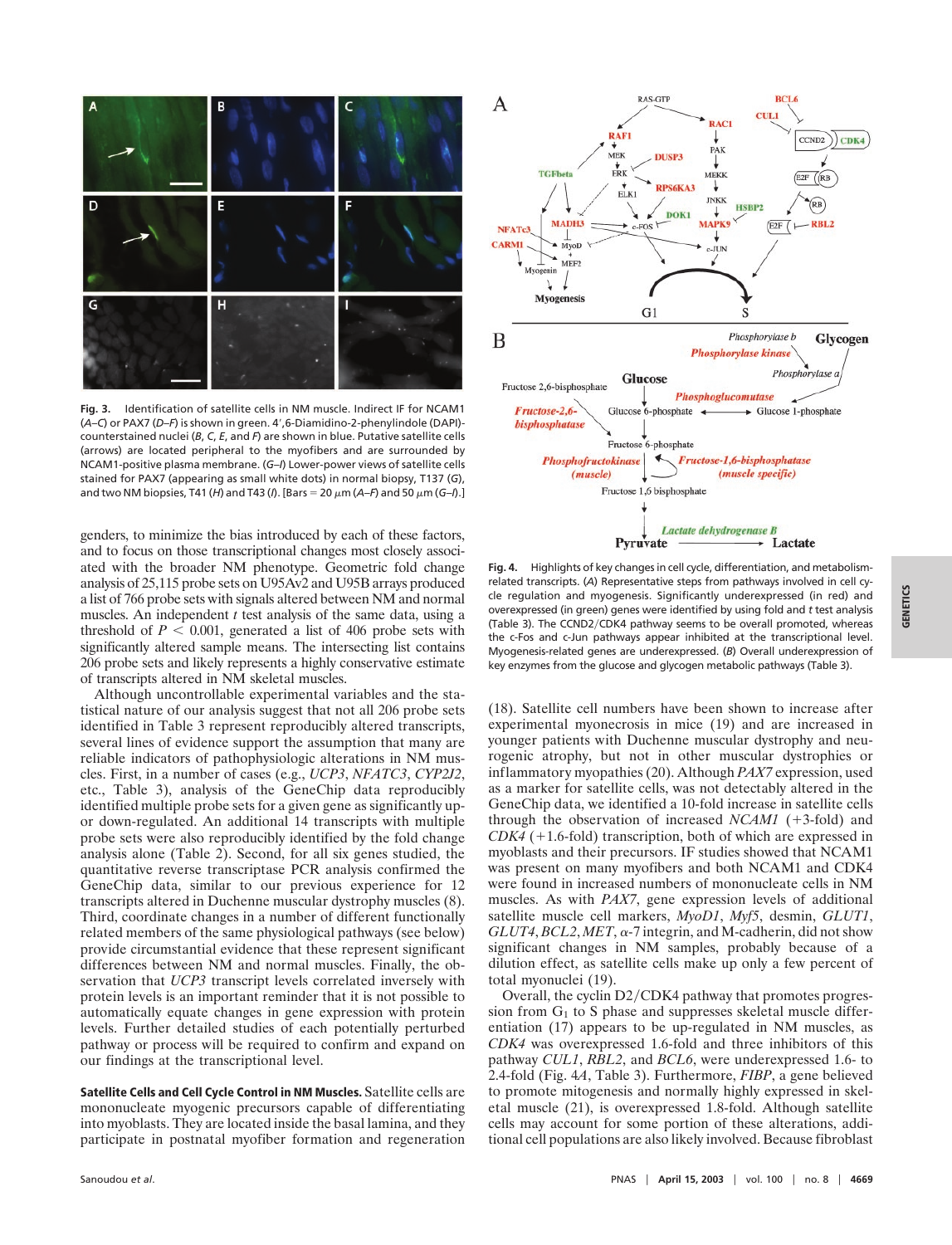proliferation and increased fibrosis are not significant features of NM muscle, and similar changes were not seen in Duchenne muscular dystrophy muscles, for which fibrosis is a prominent feature (8), we suggest that this possible up-regulation of the CDK4 pathway may reflect both increased satellite cell and myoblast proliferation.

Because NM muscle is not characterized by pathological evidence for regeneration, our finding of a 10-fold increase in satellite cell numbers was unexpected. Satellite cell numbers were equally increased in all NM biopsies examined, regardless of the presence or absence of developmental or neonatal isoforms of MHC (Table 1), suggesting that they were not actively participating in a regenerative process. This may be related to the observation that other measures of muscle differentiation appear overall inhibited. This hypothesis is suggested by the observation that *TGFB2*, a potent inhibitor of skeletal muscle differentiation (22), was up-regulated 9.2-fold, whereas *CARM1*, *MADH3*, and *NFATC3*, all inhibitors of the myogenin/MyoD pathways, were underexpressed by 1.9- to 4.6-fold (Fig. 4*A*) (23–25). Finally, alterations in several modulators of the c-Fos and c-Jun pathways (Fig. 4*A*) suggest a reduction in levels of these two proliferation-promoting transcription factors, again consistent with the idea that extensive regeneration-associated myoblast proliferation does not occur despite up-regulation of the cyclinD2/CDK4 pathway.

**Evidence for Altered Energy Metabolism in NM Muscle.** Several genes directly or indirectly involved in the glycolytic pathway had significantly altered expression in NM muscles (Fig. 4*B*, Table 3). 6-Phosphofructo-2-kinase/fructose-2,6-biphosphatase 1 (*PFKFB1*), fructose-1,6-bisphosphatase (*FBP2*), phosphoglucomutase (*PGM1*), and phosphofructokinase (*PFKM*), all highly expressed in skeletal muscle and directly involved in glycolysis and/or gluconeogenesis, were underexpressed in NM specimens. Furthermore, GeneChip signals for all these transcripts were highly correlated with each other as seen by relevance network analysis (correlation coefficient cutoff  $\geq 80\%$  for *PFKFB1*, *FBP2*, and *PGM1*) of both NM and normal samples (Fig. 5), as well as nearest-neighbor analysis  $(r > 0.75)$  between all four transcripts), implying coordinate regulation of transcription for multiple key enzymes in this pathway. Transcription of the cardiac/slow (type 1 fiber) isoform of lactate dehydrogenase (*LDHB*) was up-regulated 2.6-fold, but a probe-set signal for *LDHA*, the predominant skeletal muscle fast isoform, was unchanged. The net effect on lactate dehydrogenase activity, which catalyzes conversion of pyruvate to lactate, is unclear.

Underexpression of several key enzymes for glycogen metabolism and pathway regulators in NM samples indicate a broad disruption of glycogen metabolism and further support the overall picture of a reduction of glycolytic pathway enzyme levels (Fig. 4*B*). By nearest-neighbor analysis, expression of *RPS6KA3* was strongly correlated with *PHKB* and *PPP1R2* ( $r = 0.75$  and 0.74, respectively), and members of both the glucose and glycogen metabolism pathways were present in a single large relevance network from NM, but not normal, GeneChip datasets (Fig. 5), indicating that coordinate down-regulation of these transcripts was a feature of NM but not normal muscles. Increased intramuscular glycogen stores are a known feature of some NM muscle biopsies (4). Although quantitative analysis of muscle glycogen content in two NM and two normal muscles yielded results within the normal range (D.S., unpublished data), the transcriptional alterations discussed above do suggest a reduced reliance on glycolytic energy production above and beyond that expected from a shift from fast to slow fiber types in many of the specimens. It is interesting to speculate that these changes may be the molecular basis for glycogen deposits in some NM muscles.

Of note, a number of glycolytic enzymes, including phosphofructokinase (*PFK*) and lactate dehydrogenase, bind actin, an interaction affected by the presence of tropomyosin and troponin (26). Genes for all three of these proteins encode components of the sarcomeric thin filaments and may be mutated in NM. It is interesting to consider whether the sarcomeric disruption seen in NM could affect the activation of metabolic enzymes, and consequently their levels of transcription.

Data from several GeneChip probe sets provide evidence for energy production by increased use of fatty acid oxidation in NM muscle. The products of the *PPARD* and *RXRA* genes form heterodimers that act to block acyl-CoA oxidase (27). *PPARD* also negatively modulates *PPARA* and *PPARG* activity, both encoding proteins that positively regulate fatty acid metabolism in skeletal muscle (28, 29). Therefore down-regulation of *PPARD* and *RXRA,* 2.7- and 2.4-fold, respectively, is predicted to promote fatty acid oxidation in NM skeletal muscles.

Of the known reliably changed genes, the largest transcriptional down-regulation in NM muscles was seen for uncoupling protein 3 (*UCP3*) (range 5.1- to 12.6-fold for three probe sets) yet, remarkably, by immunoblotting, UCP3 protein levels were increased in a number of NM muscles compared with normal samples (Fig. 2 *A* and *B*). This observation suggests the existence of a negative feedback loop where increased protein levels down-regulate *UCP3* gene expression, consistent with previous observations of an inverse correlation between mRNA and protein levels. A number of factors influence UCP3 levels, but in normal muscles, UCP3 protein is most abundant in human fast type 2B fibers (30), whereas mRNA expression is directly correlated with percentage of slow type 1 fibers (31). Our data suggest that *UCP3* regulation is reversed in NM muscles, as mRNA levels were reduced in all NM muscles but were proportional to slow type 1 fiber numbers (three probe sets: UCP3  $34421$ <sub>-gat</sub>  $r = 0.72$ , UCP3 34420<sub>-at</sub>  $r = 0.84$ , and UCP3S 34422 $\frac{1}{2}$ r $\frac{1}{2}$ at  $r = 0.37$ ). We saw no clear correlations between fiber type proportions and UCP3 protein levels in NM muscles (*r* 0.49 for type 1 fibers). UCP3 is thought to be involved in the regulation of mitochondrial fatty acid transport and glucose metabolism in skeletal muscle, as well as possibly protection against excessive production of reactive oxygen species and regulation of whole-body energy metabolism (32). As UCP3 may enhance fatty acid oxidation, overall increases at the protein level are consistent with a shift from glycolytic to oxidative pathways of energy production.

Alterations in Ca<sup>2+</sup> Regulation and Related Pathways. Several genes involved in  $Ca^{2+}$  homeostasis had significantly altered expression patterns. *ATP2A1*, *ANX7*, *CASQ2*, *DMPK*, and *HSBP2* are involved in  $Ca^{2+}$  translocation from the cytosol to the sarcoplasmic reticulum lumen and in  $Ca^{2+}$  homeostasis in muscle contraction (33–35). Their aberrant expression patterns suggest an overall increase of cytosolic  $Ca^{2+}$  (Table 3).

Increase in cytosolic  $Ca^{2+}$  could also be induced through a second significantly changed pathway involving arachidonic acid. Differential expression of *FADS1*, *PAFAH1B1*, and *CYP2J2* supports the increase of arachidonic acid and its eicosanoid products. Arachidonic acid and/or its metabolites have been implicated in the regulation of intracellular  $Ca^{2+}$  homeostasis (36).

Elevated cytosolic  $Ca^{2+}$  has been shown to lead to insulin resistance (37). A number of our findings are suggestive of a mild form of insulin resistance in NM, with several of the genes underexpressed in our study (namely *PPP1R2*, *RPS6KA3*, *RAS*, *RAF*, *MEK*, *MAPK*, *PEA15*, and *LPIN1*) being, directly or indirectly, associated with insulin metabolism (38–41). Hexokinase and insulin receptor substrate (IRS1), two more proteins with potentially significant roles in insulin resistance, were down-regulated by 4.6- and 1.8-fold, respectively (but  $P > 0.001$ ) (42). One of the primary steps in insulin signaling involves activation of phosphatidylinositol 3-kinase, followed by rapid rise in phosphorylated phosphatidylinositols. The significantly